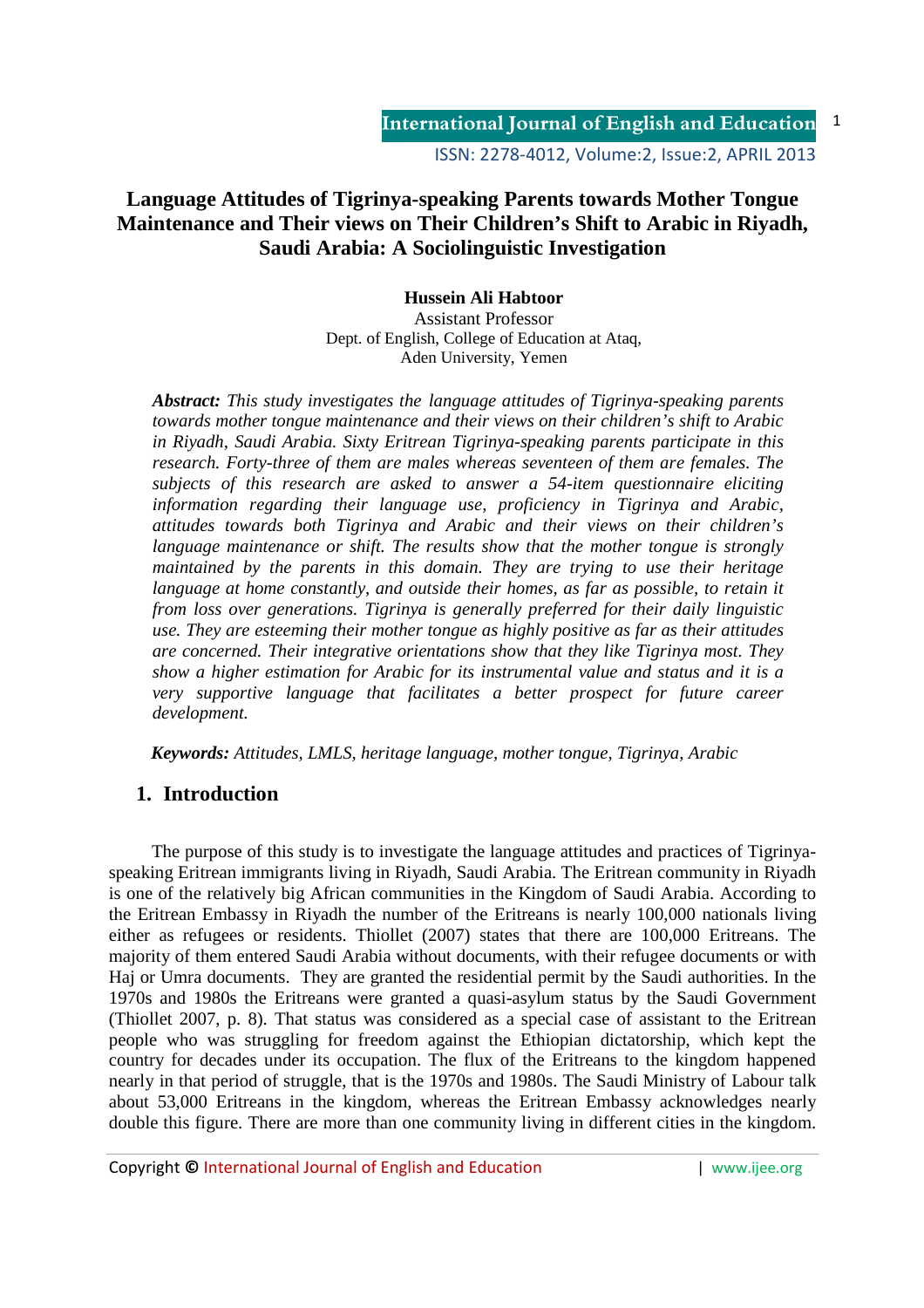ISSN: 2278-4012, Volume:2, Issue:2, APRIL 2013

2

One is in Riyadh, a second is in Jeddah and a third is in Jazan (Habtoor, 2012a). There is no clear evidence about the actual size of each community and which one is the largest. Anyway, the subjects of this study are drawn randomly from those residing in Riyadh, the capital city of the Kingdom of Saudi Arabia.

## **2. Review of Related Literature**

The study focuses on Tigrinya-speaking parents' use and attitudes of Tigrinya and Arabic and their feelings about their children heritage language maintenance in future. Language maintenance denotes the continuing use of a language in the face of competition from a regionally and socially more powerful language. The opposite of this term, language shift, denotes the replacement of one language by another as the primary means of communication and socialisation within a community (Mesthrie, 2009,p.245). Fasold (1984) views LMLS as: "the choices made by the members of a particular speech community, reflecting their cultural values, add up to the shift or maintenance in that community"(p.214). Regarding language shift, Fishman (1991) defines it as a "process whereby intergenerational continuity of the heritage language is proceeding negatively, with fewer 'speakers, readers, writers, and even understanders every generation" (Fishman 1991, p.1). Language minorities and heritage language have been of higher interest of many research scholars like Fishman (1987). Fishman (1987) found that exposure to language and community motivation are essential factors in language maintenance. According to Park and Sarker (2007, p.2) "parents' supportive interaction with their children at home in the heritage language are likely to enhance the possibility of maintaining the heritage language over the generations". Schrauf (1999) also found that religious support and community use of language are essential to its maintenance. In Fishman's view minority language groups are in need for constant exposure to their native language in using it at home and in community activities. Lao (2004), for instance, emphasises on the language use at home between parents and children as the most crucial factor in determining the heritage language maintenance or loss over the generations.

The most important factor to avoid language shift is the significance allotted to the language by the speakers themselves. In Hoffman's view (1991, p. 186) "under certain cultural, social and political conditions, a community might tend to change one set of linguistic tools for another. This phenomenon is clearly observable in the case of migrant communities". In the same way, Fishman (1966, p. 424) argues that LMLS "is concerned with the relationship between change or stability in habitual language use, on the one hand, and on-going psychological, social or cultural processes, on the other hand, when populations differing in language are in contact with each other". Moreover, Fishman (1991, p. 55–65) thinks that there are two reasons of language shift:

- 1. the physical and demographic dislocation of language groups due to, for example, famine, population expulsion policies and the urbanization of rural populations;
- 2. the social dislocation, whereby members of the minority speech community are frequently but not inevitably less socially, educationally and economically fortunate than the average surrounding population.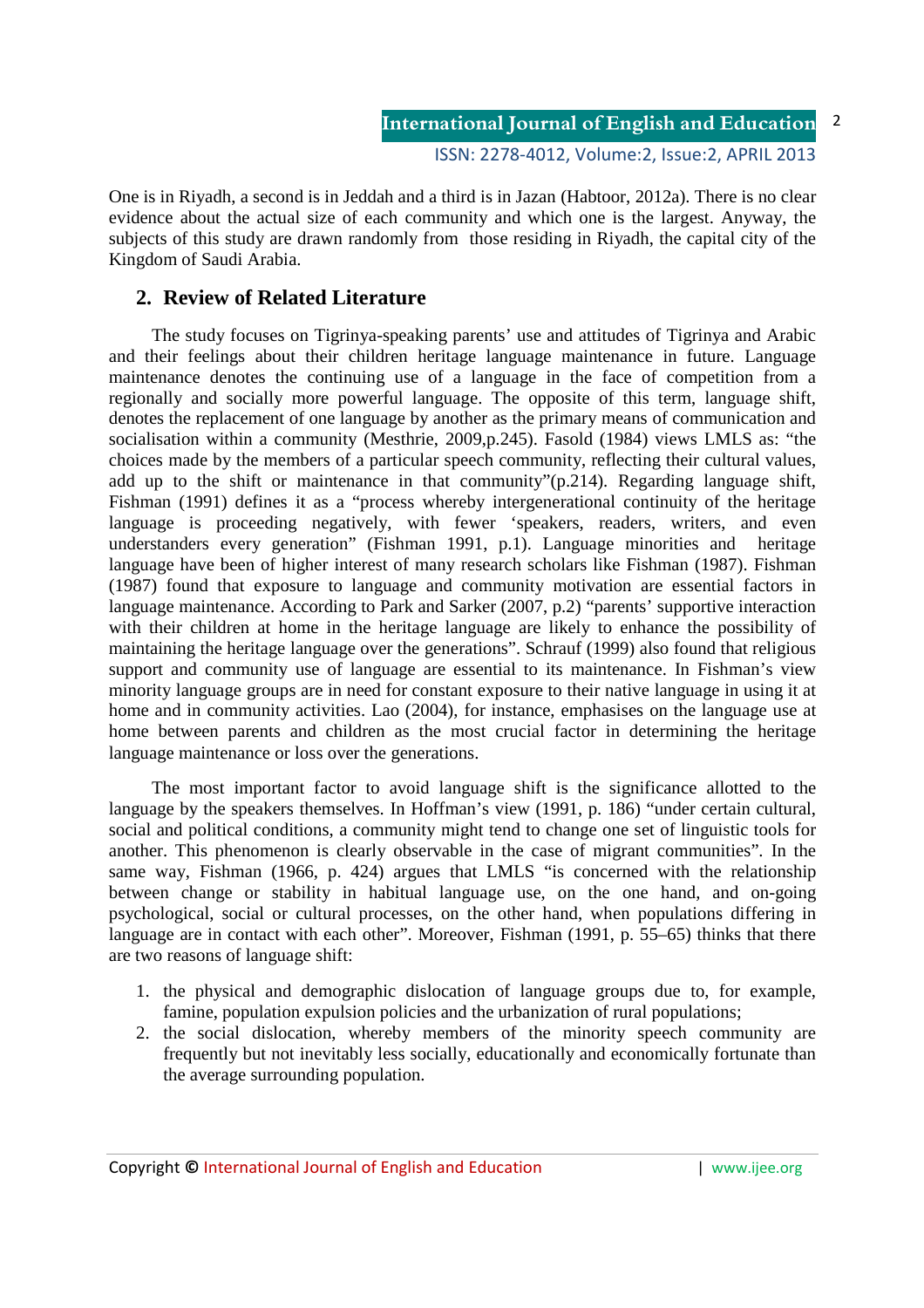ISSN: 2278-4012, Volume:2, Issue:2, APRIL 2013

## *2.1 Recent Studies on LMLS: A Review*

Over the last ten years, several works on LMLS have been published. Some of the available works have been consulted and reported. One of these studies is Sun's (2000) which focuses on the importance of parental roles in first language maintenance in immigrant families. Parents' guidance and parents' insistence on their children's use of Chinese at home play an important role in their children's maintenance of Chinese language. In another study, Cashman (2001) examines the bilingual language practices in a small, heterogeneous, urban Latino community in the Midwestern United States. The individual variables such as age at time of arrival had the most significant impact on the Spanish language maintenance of Group 1(Latin American informants), while social network variables had the most significant impact on the Spanish language maintenance of Group 2(U.S.). Holdeman (2002) investigates language maintenance and shift among the Russian old believers of Erie in Pennsylvania. The research investigates the community's origins and history, its variant of Russian, and the status of Russian, Church Slavonic, and English, focusing on history, domains of use, attitudes towards the languages, proficiency, etc., and it examines the process of language maintenance and shift in the community. Other studies on LMLS have been conducted in different situations like Venditti (2003) in his research women and ethnic language maintenance: A study of Italian immigrant family triads in Sainte-Leonard, Montreal; Biltoo(2004) in his research on Bhojpurias LMLS in Mauritius, and Zhang (2005) in studying the home language maintenance and acculturation among second-generation Chinese children. Furthermore, Park (2007) founs that the language use pattern within the family show the language shift among Korean heritage language adolescents. Nevertheless, it is not the place, but the parents that make home a heritage language domain. The pattern shows that Korean is used more with the parents' generation and English is predominantly used among peers in the younger generations. Ramirez (2007) studies language attrition and language maintenance of Colombian immigrants in New York State. The results of this study indicate that first generation Colombian immigrants in New York State do not present signs of language attrition but some pragmatic changes due to exposure to English as well as to other Spanish dialects. These bilinguals register a high level of first language maintenance because they keep using their native language for both integrative and instrumental processes. Hamid (2007) studies LMLS in the Sylheti community in Leeds. She claimed that the identification of Bangla as mother tongue is linked to reasons other than use. Analysis of data unequivocally indicated that Sylheti is the strongest among immediate and extended family and friends. The maintenance of Sylheti is established and the evidence of Sylheti-English bilingualism substantiates the additive role of minority language in a bilingual context. Van Aswegen (2008) studies language maintenance and shift in Ethiopia: The case of Maale, a minority language spoken in Ethiopia. The findings indicate that the mother tongue literacy programme contributed to language maintenance but it is a stepping-stone to further education. Gogonas (2009) studies language shift in second-generation Albanian immigrants in Greece. Quantitative and qualitative data on children's language competence and on patterns of language use within Albanian households indicate that the Albanian ethnolinguistic group was undergoing rapid language shift. Matsumoto (2010) examines the role of social networks in the post-colonial multilingual island of Palau: Mechanisms of language maintenance and shift. He concludes that the social network is indeed a valuable and important social variable in sociolinguistic investigations, alongside other factors, such as sex and identity.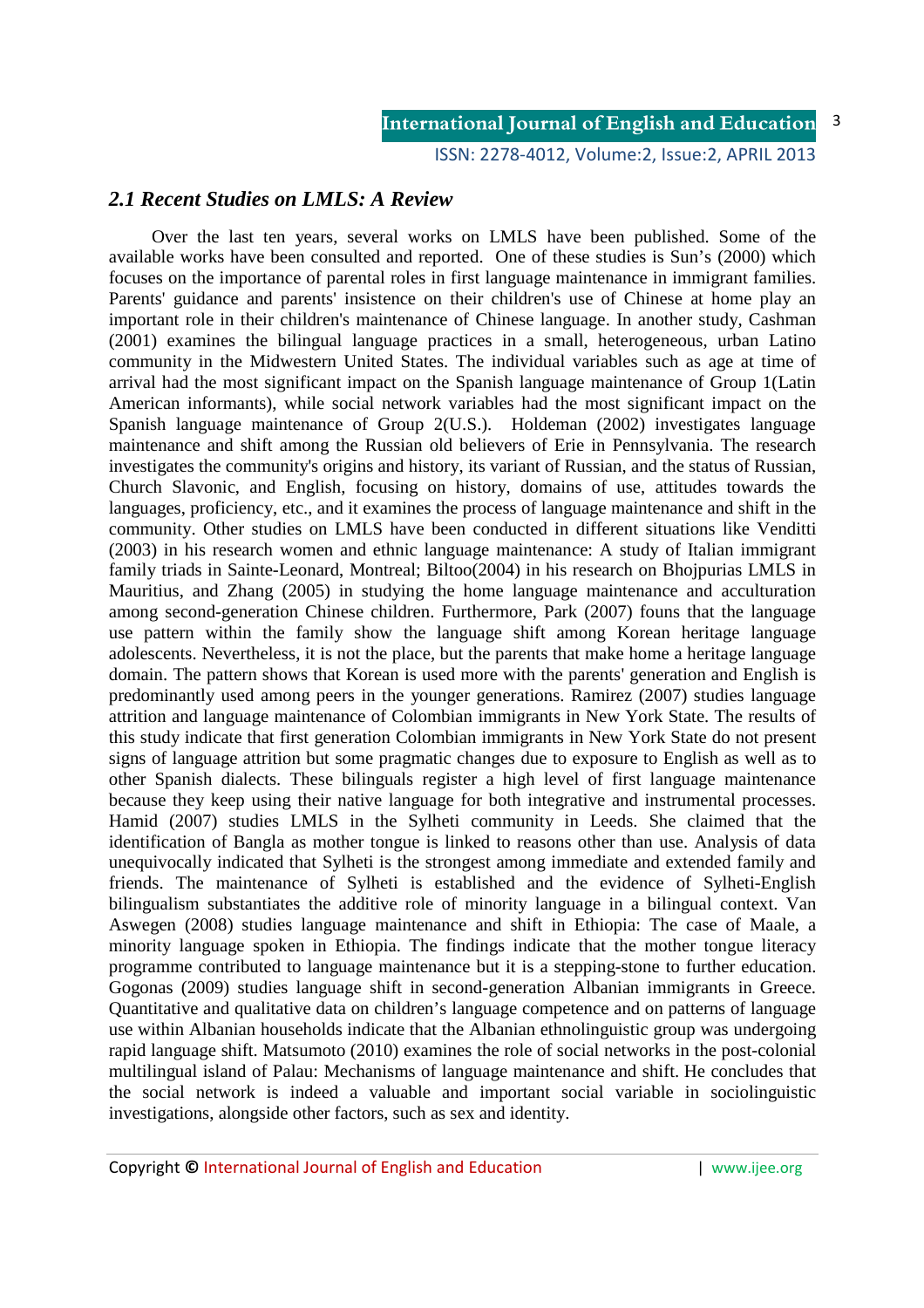ISSN: 2278-4012, Volume:2, Issue:2, APRIL 2013

## *2.3 Language Attitudes and LMLS*

Attitudes towards language are subjected to how a language speaker views his language and the host language, as in the case of immigrants. The notion of language attitudes was firstly proposed by Gardener and Lambert (1972). It was initially confined to second language learning motivation, with two orientation perspectives: instrumental and integrative. The implementation of this notion is spread to include the target language itself and its community (Lai, 2005). Edwards (1994, p.97) defines attitudes as "a disposition to respond favourably or unfavourably to a class of objects". He also added, "one knows or believes something, has some emotional reaction to it, and therefore, may be assumed to act on this basis". Attitude towards a certain language "allows some insight into the perception and representation of identity"(Edwards 1985, p.151). According to Baker (1992, p.9) language attitudes are "to be important in language restoration, preservation, decay or death". Fasold (1984, p.148) says that "if the mentalist conception of language attitude runs out to be right, then, if we know a person's attitude, we would be able to make predictions about her behaviour related to those attitudes, with some degree of accuracy". Fasold (1984, p. 147) also adds, "Attitudes are to be found simply in the responses people make to social situations". Vassberg (1993) quoted in Manley (2008, p. 325) sums up the importance that language attitudes may have for speakers:

*…(language) attitudes…play a crucial role in the psychology of individual speakers and their use of language. For attitudes have been shown to have a profound effect on motivation to speak or learn a language; they are linked to views of identity and the desire – or lack of desire – for group membership and solidarity. Attitudes are affected by – and comprise – values and stereotypes held by both speakers and non-speakers of any given language or language variety.* 

 Recently, several attitude-oriented LMLS research works have been published. Lai (2005), for instance, investigates language attitudes of the first postcolonial generation in Hong Kong secondary schools. The results show that the respondents feel the most integratively inclined to Cantonese (the vernacular variety), and they perceive English (the colonizers' language) as the language of the highest instrumental value and social status, while Putonghua (the language of the new ruler) is rated the lowest from both the integrative and the instrumental perspectives. Park and Sarkar (2007) find that Korean immigrant parents are very positive towards their children's heritage language maintenance. Korean parents believe that their children's high level of proficiency in the Korean language would help their children keep their cultural identity as Koreans, ensure them better future economic opportunities, and give them more chances to communicate with their grandparents efficiently. Zhang (2010) studies LMLS among Chinese immigrant parents and their second-generation children in the United States. Zhang says that despite their misconceptions of bilingualism, these parents generally have positive attitudes or ''language loyalty'' towards Mandarin. Differences exist among parents depending on how they integrate into American social and economic context and their future orientations are defined. Martin (2009) carries out a research on Arab American parents' attitudes towards their children's heritage language maintenance and language practices. Results indicated that parents hold positive attitudes towards Arabic and engage in various language practices that promote the maintenance of Arabic in their families, and racism is not significantly associated with language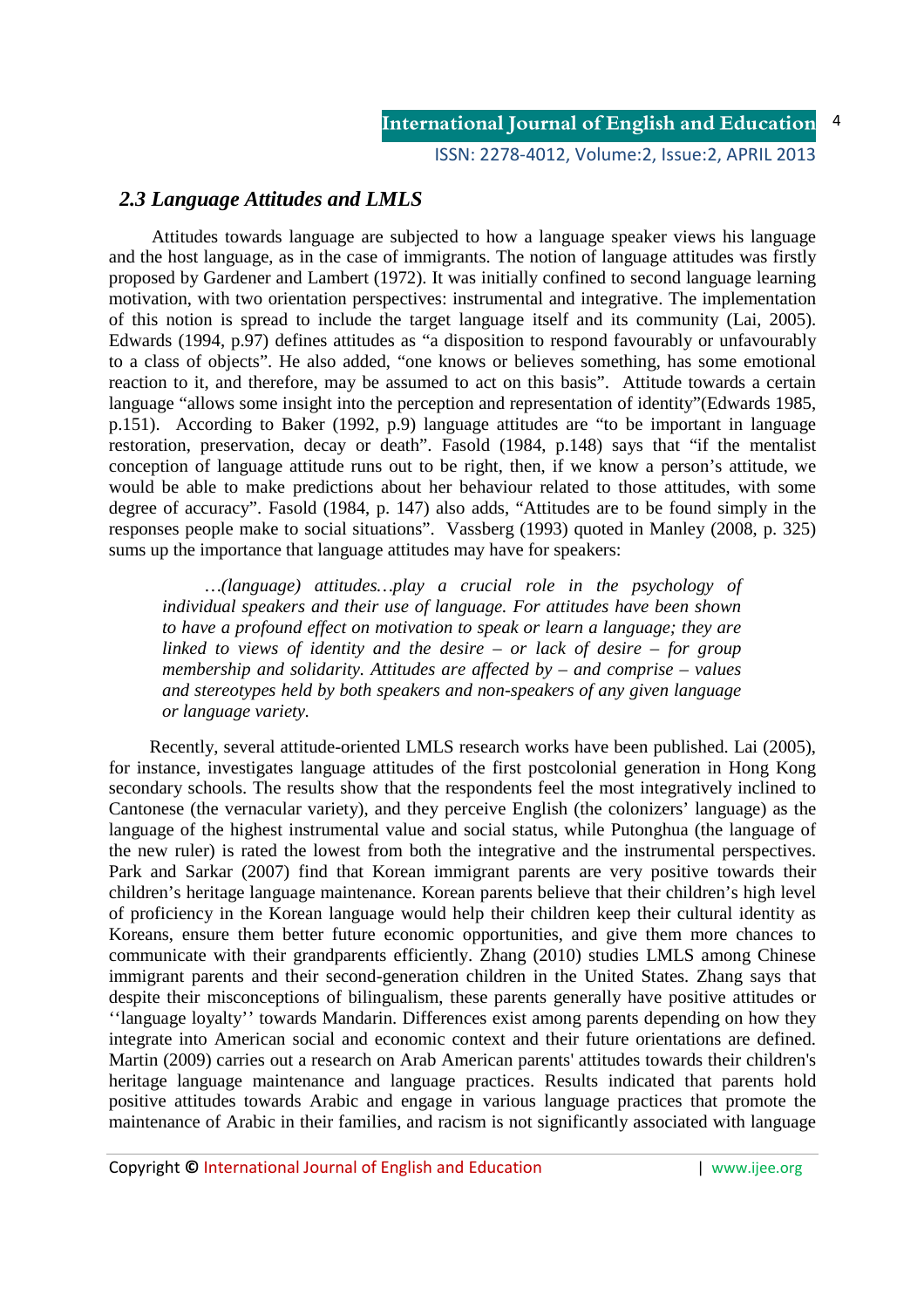ISSN: 2278-4012, Volume:2, Issue:2, APRIL 2013

attitudes or language encouragement. Letsholo (2009) conducts a research on language maintenance or shift through investigating the attitudes of Bakalanga youth towards their mother tongue. The results show that informants use Setswana frequently, even in domains where they could use their mother tongue, e.g. when speaking to peers from the same mother tongue. Some of the subjects also express negative feelings towards using their mother tongue around nonnative speakers of the language.

## **3. The Present Study**

## *3.1 Objectives and Research Questions*

The aim of this study is to examine the language attitudes and the factors of LMLS among Tigrinya-speaking Eritrean parents in Saudi Arabia. It seeks answers to the following questions:

- 1. To what extent are the Eritrean immigrant parents proficient in both Tigrinya and Arabic?
- 2. What are the attitudes of the Tigrinya-speaking Eritrean immigrants towards their mother tongue and Arabic?
- 3. What are the views of the Tigrinya-speaking Eritrean parents on their children's language shift and cultural shift?

## *3.2 Sampling*

Sixty Eritrean Tigrinya-speaking parents participated in this research. Forty-three of them are males whereas 17 of them are females. Those are the parents of the children who participated in a previous study regarding the second generation maintenance and shift of Tigrinya in Riyadh (Habtoor, 2012 a, p. 948).

## *3.3 Research Tool and Procedure*

The subjects of this research were asked to answer a 54-item questionnaire eliciting information regarding their language use, proficiency in Tigrinya and Arabic, attitudes towards both Tigrinya and Arabic and their views on their children's language maintenance or shift.

The data were collected through a questionnaire distributed to the parents through their children registered at the International Eritrean School in Al-Nasriah, Riyadh along with another form to be filled by the youngsters for the purpose of a previous work (Habtoor, 2012a). The forms were returned to the researcher in ten days time from the day of distribution. The date of birth of these respondents ranges between 1974 to 1975. The majority of them (96.6%) migrated to the Kingdom of Saudi Arabia while only 3.4% of them were born in the kingdom. 71.6% of the respondents were males and 28.4% were females. 61.6% were Muslims whereas 38.4 % were Christians.

## **4. Findings and Discussion**

## *4.1 Language Proficiency*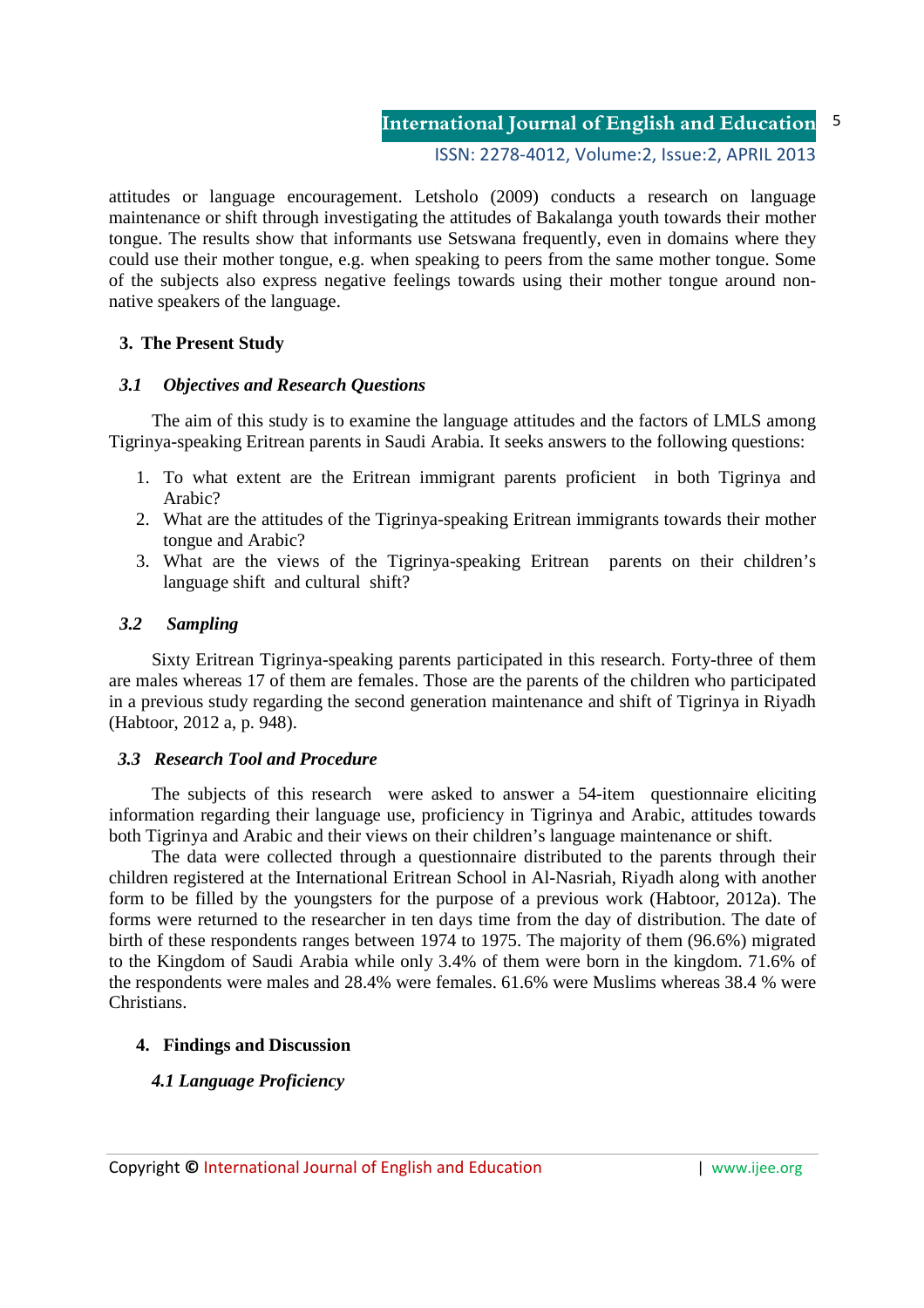### ISSN: 2278-4012, Volume:2, Issue:2, APRIL 2013

Subjects' proficiency level in Tigrinya and Arabic shows that the majority of them are retaining their mother tongue. There are more than 93%,  $X^2$  is 97.3; ( $p < .01$ ), strongly agree that they understand Tigrinya fluently, whereas only 35% of them say that they are strongly agree with the same statement related to their proficiency in Arabic, which shows no significance as well. As for fluency in speaking skills in Tigrinya, more than 91% of the respondents strongly agree with the related statement,  $X^2$  is 92.1; ( $p < .01$ ). Respondents' fluency in speaking Arabic shows that they are not fluent. Only slightly more than 28% of them strongly agree with the related statement, and this shows no statistic significance. The reading skill in Tigrinya shows the higher language fluency level of Tigrinya, which is undeniably better than Arabic. 83.3% of them strongly agree with the statement related to reading fluency in Tigrinya,  $X^2$  is 110.26; (p < .01). In contrast, we find that the respondents read Arabic less fluently than Tigrinya. Only 25% of them strongly agree with the corresponding statement on Arabic, rather there are more than 40% of them 'strongly disagree' and 'disagree' with the same statement as well, which shows a negative view on Arabic use. The writing skill of the respondents in Tigrinya is higher than Arabic in terms of statistics. More than 83% of them strongly agree with the statement related to writing fluency in Tigrinya and only 21.6% of them strongly agree with the same statement on their fluency in reading Arabic. As for translation from Tigrinya into Arabic and vice versa, they seem to be less skilled.

Regarding their performance in the four basic language skills the subjects show a greater inclination towards Tigrinya than Arabic proficiency. Although they are also proficient in Arabic, which is one of the main languages in Eritrea, their home land and the host language of their new settlement, but still they find it more comfortable to use their mother tongue. The results discussed above give a clear idea about the proficiency of these subjects in their mother tongue and they have a strong belief in its survival. The figures given above show that Tigrinya and not Arabic that they generally prefer for their daily linguistic use. This is an indication of maintaining Tigrinya.

### *4.2 Language Use Patterns*

As for the patterns of language use by the Eritrean parents, one of the questions required them to indicate what language they use in trying to convince a person from the same mother tongue, Tigrinya. More than 96 % of them said they use Tigrinya with  $X^{2} = 52.26$  (p < 0.01). This shows that they are inclined to use their mother tongue much more than using Arabic. Subjects also indicate that they use Tigrinya very dominantly in 'asking for information'. 96.95 % of them, with  $X^{2} = 52.26$  (p < 0.01), say that they use Tigrinya rather than Arabic in such situation. In giving commands the subjects indicated that they use Tigrinya more than Arabic, that is 96.6 % with  $X^2 = 52.26$  (p < 0.01). For both gossiping and discussing politics, the respondents show that they use Tigrinya more than Arabic,  $95\%$ .  $X^2$  for both is 48.60 (p < 0.01). 85% of the subjects use Tigrinya to express their anger,  $(X^{2} = 29.40, p < 0.01)$ . In giving compliment, 80% of the respondents use their mother tongue,  $X^2 = 21.60$  (p < 0.01). 83.4% of the respondents claim that they use their mother tongue in joking which shows a statistical significance,  $X^{2}$  = 21.60 (p < 0.01). In reading books for pleasure, purposes 66.6 % of the respondents say that they use Tigrinya,  $X^2 = 6.66$ , which shows no significance. Respondents rating of reading newspapers, listening to radio and watching TV in Tigrinya shows no significance at all. The percentage is 58.3 %, 51.6 % and 50%, respectively. These three activities almost show the least interest as far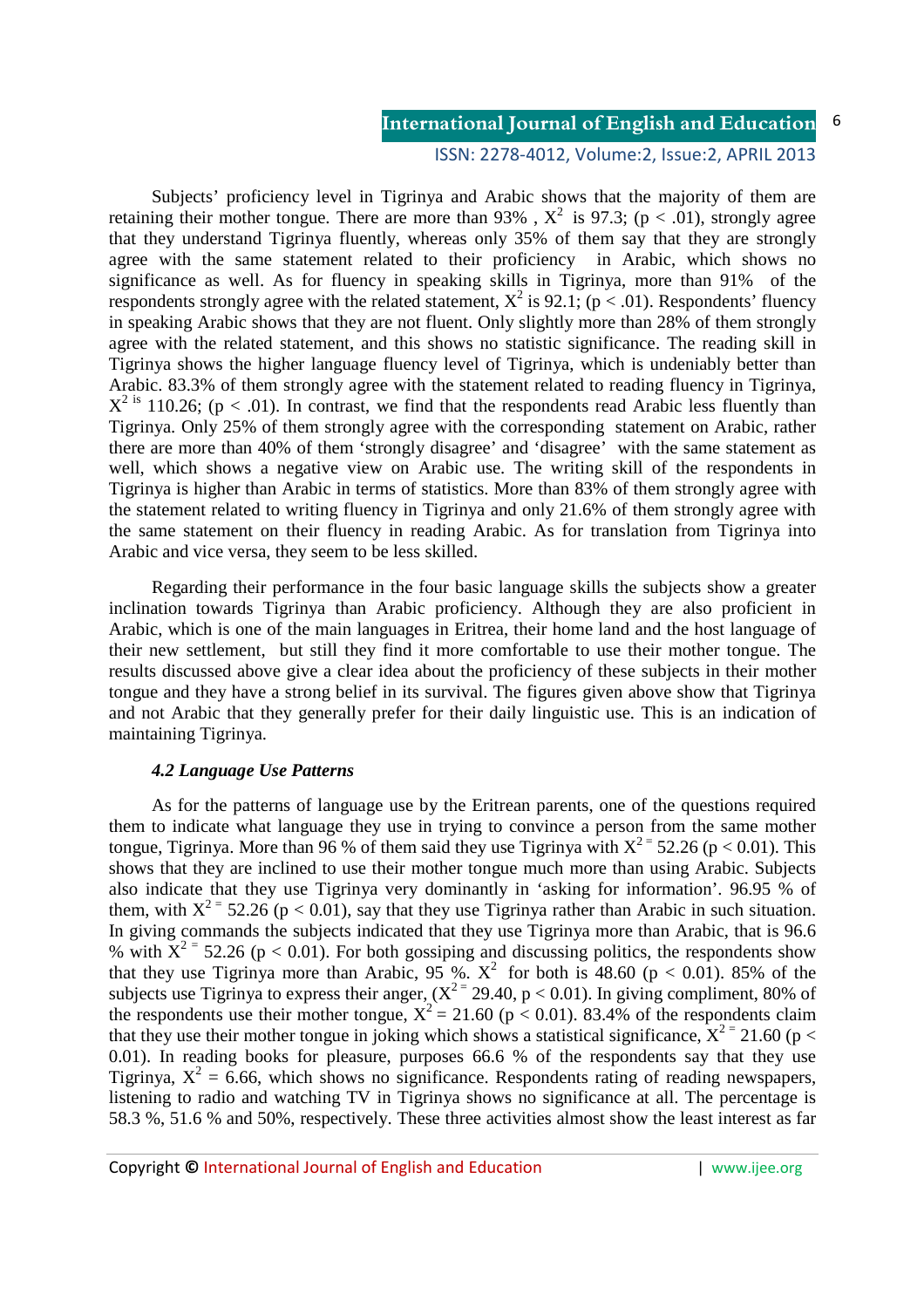### ISSN: 2278-4012, Volume:2, Issue:2, APRIL 2013

as using mother tongue is concerned. As for talking in a supermarket, 90 % of the respondents claim that they use Tigrinya,  $X^2 = 38.40$ , ( $p < 0.01$ ). When the respondents are doing mental arithmetic they use Tigrinya more than Arabic, so 70 % of them use their mother tongue which shows some significance,  $X^2 = 9.69$  (p < 0.05). Finally, when the respondents write notes for themselves they use their mother tongue, Tigrinya, more than Arabic, 80 %,  $X^2 = 21.60$  (p < 0.01).

The statistical results expressed above show that the Eritrean parents are very much interested in using Tigrinya than Arabic, the dominant language, in their activities. This shows that this community is struggling to maintain its mother tongue in the family domain and through this, the whole society will be able to maintain it as long as possible, since the family is the smaller unit of the society. In support for this argument, several scholars, among them Crystal (2000), have noted that one way in which a language could be sustained is if it is used within the community.

### *4.3 Language Attitudes*

 Language attitudes are determined by the view the speakers of a given language appreciate their mother tongue in the face of the host Language. In the following lines we will discuss the attitudes of the Tigrinya-speaking Eritreans towards both Tigrinya, the mother tongue, and Arabic, the host language. If we dealt with both answers 'agree and strongly agree as positive answers we find that 80 % of the respondents strongly agree and 20 % of them agree that Tigrinya is a beautiful language,  $X^2 = 21.60$  (  $p < 0.01$ ), but they also do not look down Arabic at the same time, so we find that 96.8 % , that is, 28.4 % agree and 68.4% strongly agree that Arabic is also a beautiful language,  $X^2 = 66.26$  (p < 0.01). We find that 88.4 % of them support the statement 'Tigrinya is a language of culture', positively and the  $X^2 = 44.93$ , (p < 0,01). On the other hand, they view Arabic as a language of culture, too, but with less positive support. 68.4 % of them feel that Arabic is a language of culture  $X^2 = 48.10$  (p < 0.01). 98.4 % of them both 'agree' and 'strongly agree' with the statement related to the pleasure of listening to Tigrinya,  $X^2 = 40.30$ , (p < 0.01), while Arabic is also seems to be a pleasant language to listen to by the Tigrinya speakers, that is, 96.3 % of them agree and strongly agree with the statement related to pleasure in listening to Arabic. All respondents say that they are proud of their mother tongue, 6.6 % 'agree' and 93.4 % 'strongly agree'  $X^2 = 45.06$  (p < 0.01). The respondents feel that maintaining Tigrinya is the responsibility of the family for the coming generations. So, 13.4 % 'agree' and 86.6 % further 'strongly agree' with the statement regarding Tigrinya learning by the future generations within the family itself. 20.2 % 'agree' and 76.6 % 'strongly agree' that Tigrinya is part of their identity,  $X^2 = 90.80$  (p < 0.01). Furthermore, Tigrinya-speaking parents believe that immigrants should maintain their language. So, we find that the respondents fully agree and strongly agree with the statement related to this issue, that is, they are 100 % with maintaining their mother tongue,  $X^2 = 38.40$  ( $p < 0;01$ ). Again we find almost the same figures regarding maintaining their culture, since culture is an inclusive concept that comprises language as well. 13.4 % and 86.6 % agree and strongly agree with that statement related to mother tongue maintenance, respectively and  $X^2 = 32,26$  ( $p < 0.01$ ). Identically, the respondents entirely support the notion of maintaining the cultural customs of their ethnicity within the hosting society. 66.6 % of the respondents believe that the only barrier between them and the Arabs is the language,  $X^2 = 7.33$  and shows no statistical significance at all, which means that there might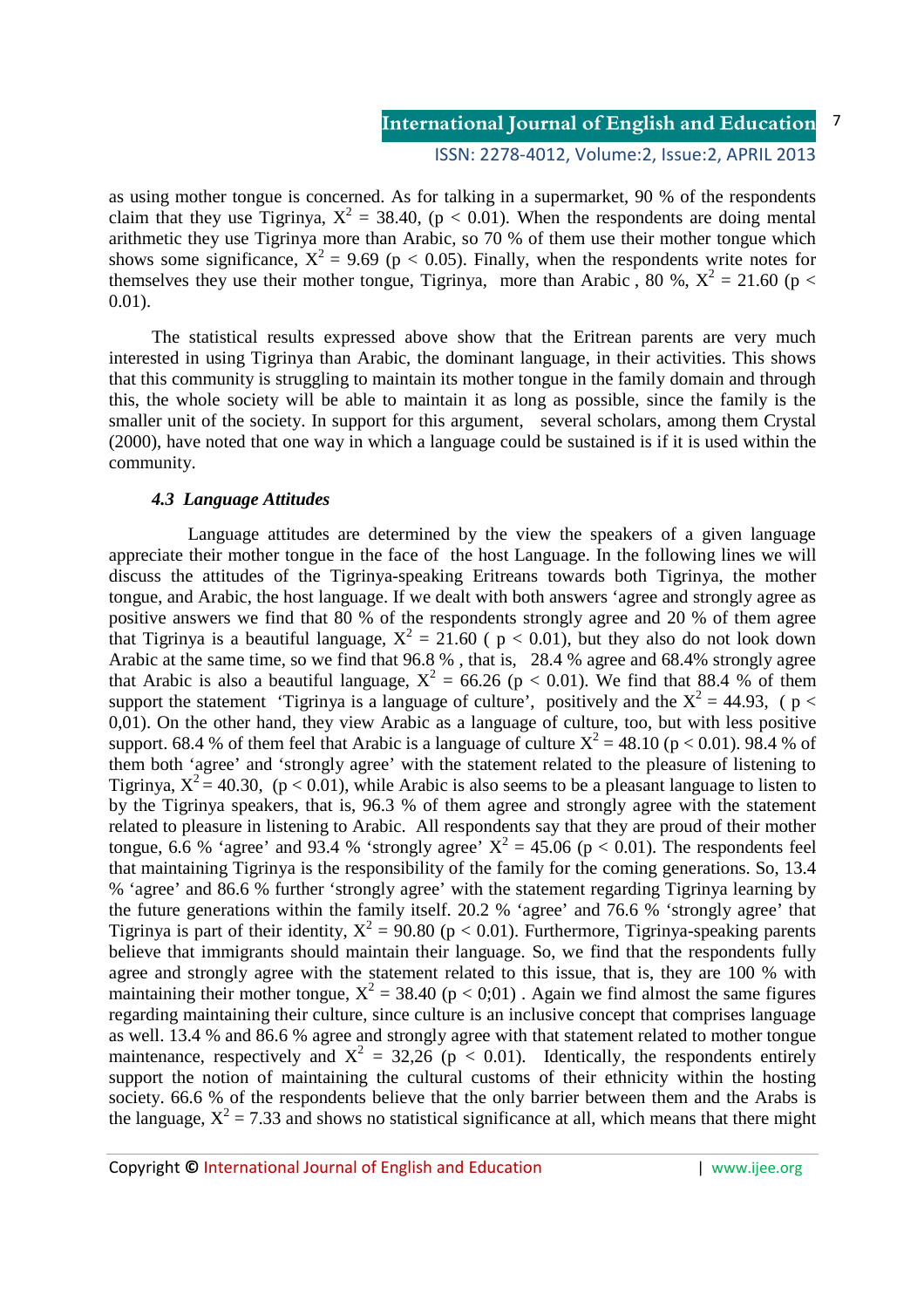### ISSN: 2278-4012, Volume:2, Issue:2, APRIL 2013

be some other factors which constitute barriers between the Eritreans as immigrants residing in KSA and the natives of the country. As for using Arabic in contacting Arabs, the respondents do not have a strong feeling that their accent might bother them or the Arabs when they speak Arabic. So, it is found that only 28.3 % of them think that their accent bothers them in speaking Arabic, whereas only 32.2 % of them feel that their accent bothers Arabs,  $X^2 = 15.60$  ( $p < 0.05$ ) and  $X^2 = 19.46$  (p < 0.01), respectively. Almost 85 % of the respondents think that they feel more comfortable in using Tigrinya than Arabic,  $X^2 = 38.53$  (p < 0.01). In contrast, 80 % of them do not support the statement related to being uncomfortable using Tigrinya in public,  $X^2 =$ 24.93,  $(p < 0.01)$ , which means that they are very keen about reserving using Tigrinya everywhere. Finally, it is found that only less than third (30 %) of the respondents believe that Arabic is a threat to their mother tongue as far as maintenance is concerned,  $X^2 = 14.40$  (p < 0.01).

The majority of the respondents (90%) think that knowledge of Arabic language makes them part of the developed world rather than Tigrinya,  $X^2 = 38.40$  (p < 0.01). Furthermore, well over 86 % think that knowing Arabic indicates that someone is educated,  $X^2 = 32.26$  (p < 0.01). Again, the majority of respondents (93.4 %) think that knowing Arabic will enable them to have a better future,  $X^2 = 45.06$  (p < 0.01). 98.4 % of the respondents think that people who know Arabic can easily get jobs,  $X^2 = 56.06$  (p < 0.01). More than 83 % of them also think that knowing Arabic indicates a high social status,  $X^2 = 26.66$  (p < 0.01). Most of the respondents (88.4%) think that knowledge of Arabic makes someone more successful in life,  $X^2 = 35.26$  (p < 0.01). Ultimately, the respondents are in favour of Tigrinya speakers being pleasant using their mother tongue, that is, more than 68 % of them rated this statement positively,  $X^2 = 8.6$  (p < 0.05).

Although the respondents' attitudes towards their mother tongue is highly positive, their attitudes towards Arabic is also positive. Definitely they are not as significant as those of Tigrinya , but still they view it relatively positive. More specifically, their integrative orientation shows that they like Tigrinya most. As for their instrumental orientation they view Arabic positively significant. This factor seems to show respondents' high evaluation of Arabic for its instrumental value and status. As shown in the statistical results, the respondents tend to agree strongly that Arabic is a highly regarded language for them in KSA, and it is a very helpful language that enables them to obtain better prospects for career improvement.

### *4.4 Parents' Views on Tigrinya Future*

The Tigrinya-speaking parents are concerned about the future of their coming generations losing their identity and their language as well. But they are not pessimistic about that or, in other words, they do not want to acknowledge this fact. It is found that less than half of them (41.6 %) think that the time will come when most Tigrinya speakers in KSA will have forgotten their ethnic past, but this does not reflect any statistical significance at all,  $X^2 = 1.66$ . The same thing is applied to the language loss anticipation, but with much worry about the future of Tigrinya in the hands of the younger generations. Well over half of the respondents ( 51,6%) think that time will come when most Tigrinya speakers in KSA will have forgotten their language,  $X^2 = 0.07$ . Anyway, the respondents think that the time has not started yet for both losing the ethnic past and losing language. In rating the answer for a question related to the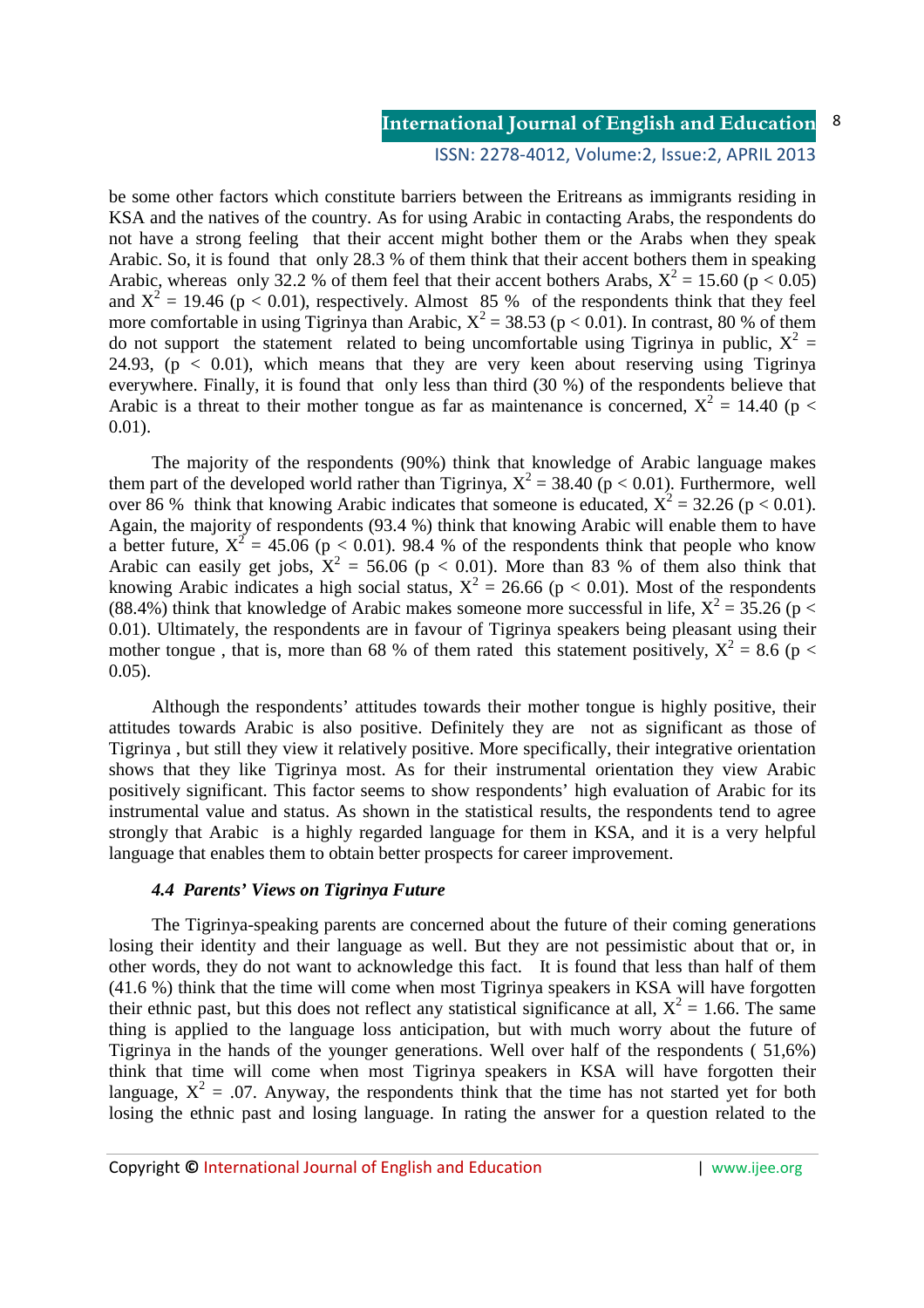### ISSN: 2278-4012, Volume:2, Issue:2, APRIL 2013

duration it might take their children to lose their ethnic past, 58.4 % think that it has not yet started and only 21.6 % acknowledge its commence,  $X^2 = 61.33$  (p < 0.01). As for language loss, 46.6 % of them think that the time has not started yet, whereas 36.6 % of them think that it has started,  $X^2 = 48.83$  (p < 0.01).

The parents in this study do not want to acknowledge the linguistic fact that the younger generations have already started a gradual language shift to Arabic, the dominant language. In a previous study that I have conducted on Tigrinya speaking teenagers, "...the use of Tigrinya is seemingly decreasing and the use of Arabic is increasing. Therefore, there is evidence from this study that second generation Tigrinya teenagers proficiency is shifting towards Arabic rather than maintaining the native language." ( Habtoor 2012a, p. 953)

### **5. Conclusion**

At the beginning of this study, three questions have been asked regarding the Eritrean immigrant parents proficiency in both Tigrinya and Arabic, the attitudes of the Tigrinyaspeaking Eritrean immigrants towards their mother tongue and Arabic and finally, the views of the Tigrinya-speaking Eritrean parents on their children's language shift. In answering these questions, language proficiency, language use, language attitudes, and parents' views regarding their children's language maintenance of Tigrinya were investigated. It is found that the mother tongue is strongly maintained by the parents in this domain. This shows the close ties among the families members in trying to use their heritage language at home constantly, and outside their homes, as far as possible, to retain it from loss over generations. I also found that the language used in the intimate domains continued to be spread to younger members of the family or through the peer groups with whom the respondents interacted, as have been obviously shown in the results of my previous study (Habtoor,2012a), regarding the teenagers LMLS, and the results of the present study. Younger generations are experiencing a gradual language shift.

As for language use, the parents in this study are inclined to use their mother tongue in a wider scope of communication in order to preserve a high status for both mother tongue and heritage culture. There is evidence on higher proficiency of these subjects in their mother tongue and they have a strong belief in its survival. Ultimately, we can say that Tigrinya and not Arabic the respondents generally prefer for their daily linguistic use. This is an indication of maintaining Tigrinya as well. The results revealed that the respondents are esteeming their mother tongue as highly positive as far as their attitudes are concerned. In particular, their integrative orientations show that they like Tigrinya for the most part. They also view Arabic positively significant. This factor seems to show respondents' higher estimation of Arabic for its instrumental value and status. As shown in the statistical results, the respondents tend to agree strongly that Arabic is a highly regarded language for them in their new settlement, and it is a very supportive language that facilitates a better prospects for future career development. Finally, LMLS of Tigrinya parents is obviously contrary to the younger generations in all respects. Parents are struggling to maintain Tigrinya, whereas teenagers are gradually shifting towards Arabic(Habtoor, 2012a). The parents do not acknowledge this fact and they do not foresee, at least in near future, any threat by Arabic language to Tigrinya language and culture, which may consequently lead to an ultimate shift to Arabic by the end of the day. However, they have started to consider the problem of both linguistic and cultural shift but slightly on the long run.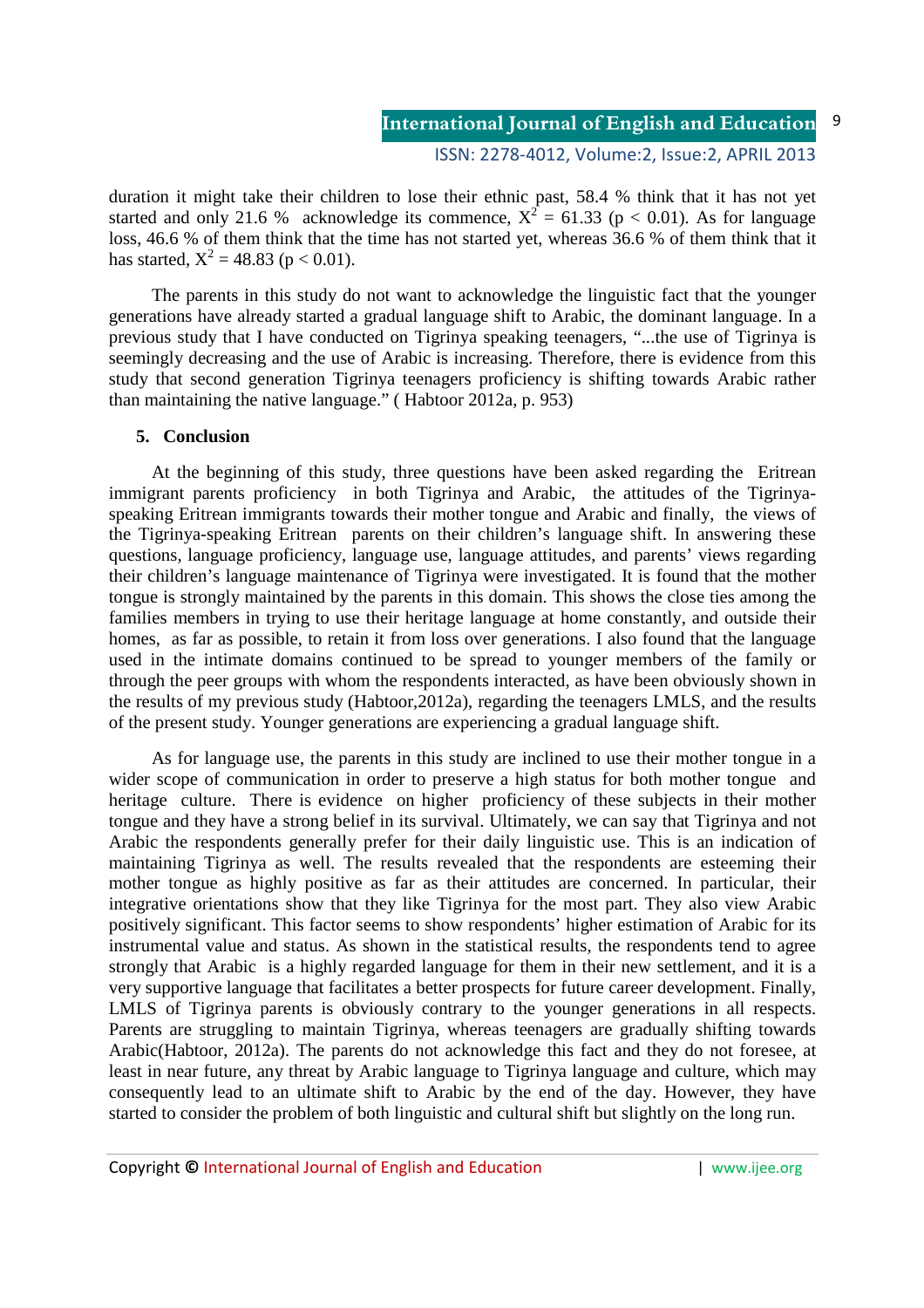## **References**

Baker, C. 1992. *Attitudes and language*. Clevedon: Multilingual Matters.

- Biltoo, A. K. (2004). Language maintenance and language shift in Mauritius: A sociolinguistic investigation into the language practices of Bhojpurias*.* Unpublished D.Phil. dissertation. The University of York, United Kingdom, AAT C824904, http://proquest.umi.com , accessed on April 12, 2011.
- Cashman, H. R. (2001). Doing being bilingual: Language maintenance, language shift, and conversational code-switching in southwest Detroit, Ph.D. dissertation. University of Michigan, AAT 3016817, http://proquest.umi.com, accessed on May 16, 2011.
- Crystal, D. 2000. *Language death*. Cambridge, UK: Cambridge University Press.
- Edwards, J. (1994). *Multilingualism*. New York: Routledge.
- Fasold, R. (1984). *The Sociolinguistics of society*. Cambridge, MA: Blackwell Publishers.
- Fishman, J. A. (1991) *Reversing language shift: Theoretical and empirical foundations of assistance to threatened languages.* Clevedon: Multilingual Matters.
- Fishman, J.A. (1966). Language loyalty in the United States. The Hague: Mouton.
- Gardner, R. C., & Lambert, W. E. (1972). *Attitudes and motivation in second language learning.*  Rowley, MA: Newbury House.
- Gogonas, N. (2009). Language shift in second generation Albanian immigrants in Greece. *Journal of Multilingual and Multicultural Development, 30* (2), 95 – 110.
- Habtoor, H. A. (2012a). Language maintenance and language shift among second generation Tigrinya-speaking Eritrean immigrants in Saudi Arabia. *Theory and Practice in Language Studies, 2(5)*, 945-955, http://tpls.academypublisher.com , Accessed, November 21, 2012. DOI:10.4304/tpls.2.5.945-955
- Hamid, S. (2007). A study of language maintenance and shift in the Sylheti community in Leeds, Ph.D. dissertation, the University of York (United Kingdom), AAT C828283
- Hoffmann, C. (1991). *An Introduction to Bilingualism.* London: Longman.
- Holdeman, J.D. (2002).Language maintenance and shift among the Russian Old Believers of Erie, Pennsylvania, Ph.D., The Ohio State University,; AAT 3059263, http://proquest.umi.com , accessed on May 15, 2011.
- Lai M.L. (2005). Language attitudes of the first postcolonial generation in Hong Kong secondary schools. *Language in Society 34*, 363–388 DOI: 10.10170S004740450505013X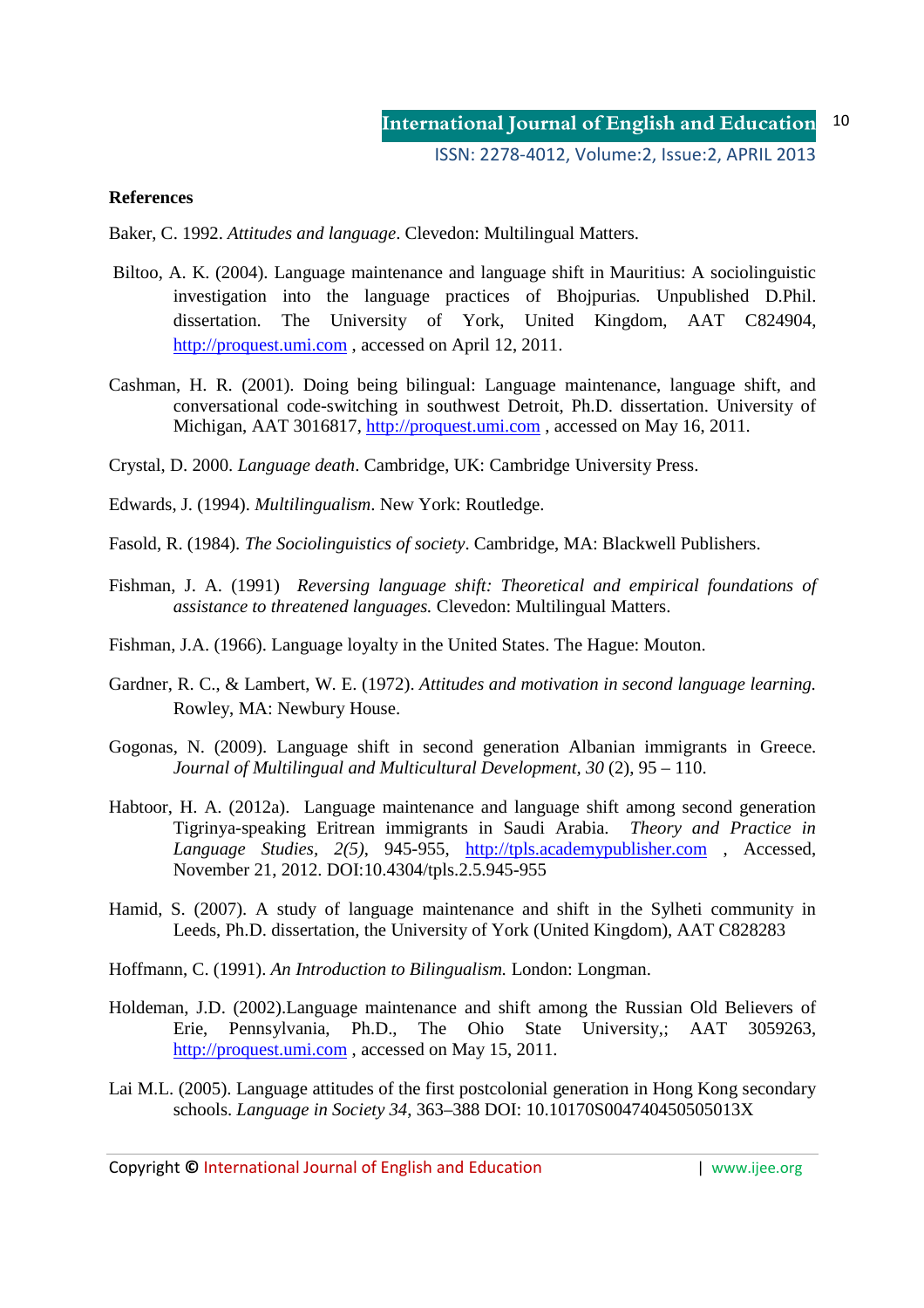- Lao, C. (2004) Parents' attitudes toward Chinese-English bilingual education and Chineselanguage use. *Bilingual Research Journal* 28 (1), 99–121. On WWW at http:// brj.asu.edu/content/vol28\_no1/art6.pdf. Accessed 25.11.05.
- Letsholo, R.(2009). Language maintenance or shift? Attitudes of Bakalanga youth towards their mother tongue, *International Journal of Bilingual Education and Bilingualism, 12 (*5), pp. 581\_595.
- Manley, M. S. (2008). Quechua language attitudes and maintenance in Cuzco, Peru. *Lang Policy, 7*, 323–344 DOI: 10.1007/s10993-008-9113-8
- Martin, N. (2009). Arab American parents' attitudes toward their children's heritage language maintenance and language practices, unpublished M.A. thesis, The University of North Carolina at Chapel Hill, AAT 1472860, http://proquest.umi.com , accessed on May 20,2010.
- Matsumoto , K. (2010) The role of social networks in the post-colonial multilingual island of Palau: Mechanisms of language maintenance and shift, *Multilingua*, 29, pp. 133-165.
- Mesthrie, R. et al (2009).2<sup>nd</sup> ed. Introducing Sociolinguistics. Edinburgh University Press: Edinburgh
- Park, S.M. & Sarkar, M (2007). Parents' attitudes toward heritage language maintenance for their children and their efforts to help their children maintain the heritage language: a case study of Korean-Canadian immigrants. *Language, Culture and curriculum,* 20(3), 223-235.
- Park, C.Y. (2007). Maintaining Korean as a heritage language, Ph.D. dissertation, Arizona State University, AAT 3287994, http://proquest.umi.com , accessed on April 12, 2011.
- Ramirez, D.B. (2007). Language attrition and language maintenance: The case of Colombian immigrants in New York State, Ph.D., State University of New York at Albany, AAT 3270285, http://proquest.umi.com , accessed on April 16, 2011.
- Schrauf, R. W. (1999). Mother tongue maintenance among North American ethnic groups. *Cross-Cultural Research, 33*(2), 175.
- Sun*,* L. (2000). First language maintenance in recent Chinese immigrant families , Ed. D. dissertation, Texas Tech University, 233 pages; AAT 9963539, http://proquest.umi.com, accessed on December23, 2009.
- Thiollet, H. (2007). Refugees and migrants from Eritrea to the Arab world: the case of Sudan, Yemen, and Saudi Arabia 1991 – 2007. Paper prepared for the migration and refugee movements in the middle east and north Africa, the forced migration and refugee studies program, the American university in cairo, Egypt October 23 – 25, 2007, http://www.aucegypt.edu/GAPP/cmrs/Documents/HeleneThiollet.pdf , accessed on February 12, 2011.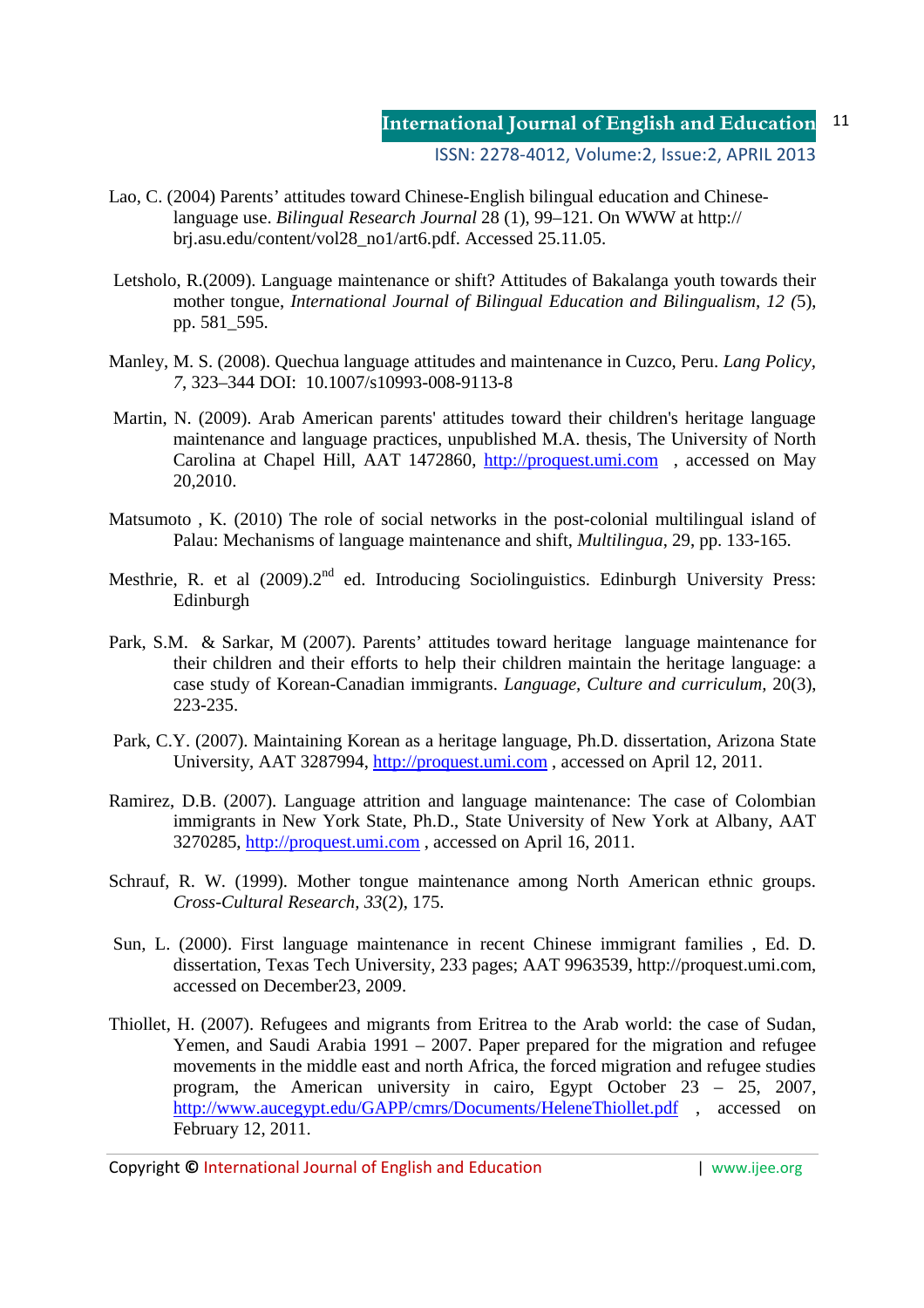ISSN: 2278-4012, Volume:2, Issue:2, APRIL 2013

- Van Aswegen, J.G. (2008). Language maintenance and shift in Ethiopia: The case of Maale, M.A., University of South Africa (South Africa), AAT 0669289, http://proquest.umi.com , accessed on March 22, 2009.
- Vassberg, L. M. (1993). *Alsatian acts of identity: Language use and language attitudes in Alsace.* Clevedon, UK: Multilingual Matters Ltd.
- Venditti, R.L.(2003).Women and ethnic language maintenance: A study of Italian immigrant family triads in Sainte-Leonard, Montreal, M.P.P.A., Concordia University (Canada), 2003 , AAT MQ83831, http://proquest.umi.com , accessed on October 21, 2010.
- Zhang, D. (2005). Home language maintenance and acculturation among second-generation Chinese children, Ph.D. dissertation, University of Pennsylvania, AAT 3165775, http://proquest.umi.com, accessed on February 1, 2011.
- Zhang, D. (2010). Language Maintenance and Language Shift Among Chinese Immigrant Parents and Their Second-Generation Children in the U.S., *Bilingual Research Journal*, *33*, 42–60, DOI: 10.1080/15235881003733258.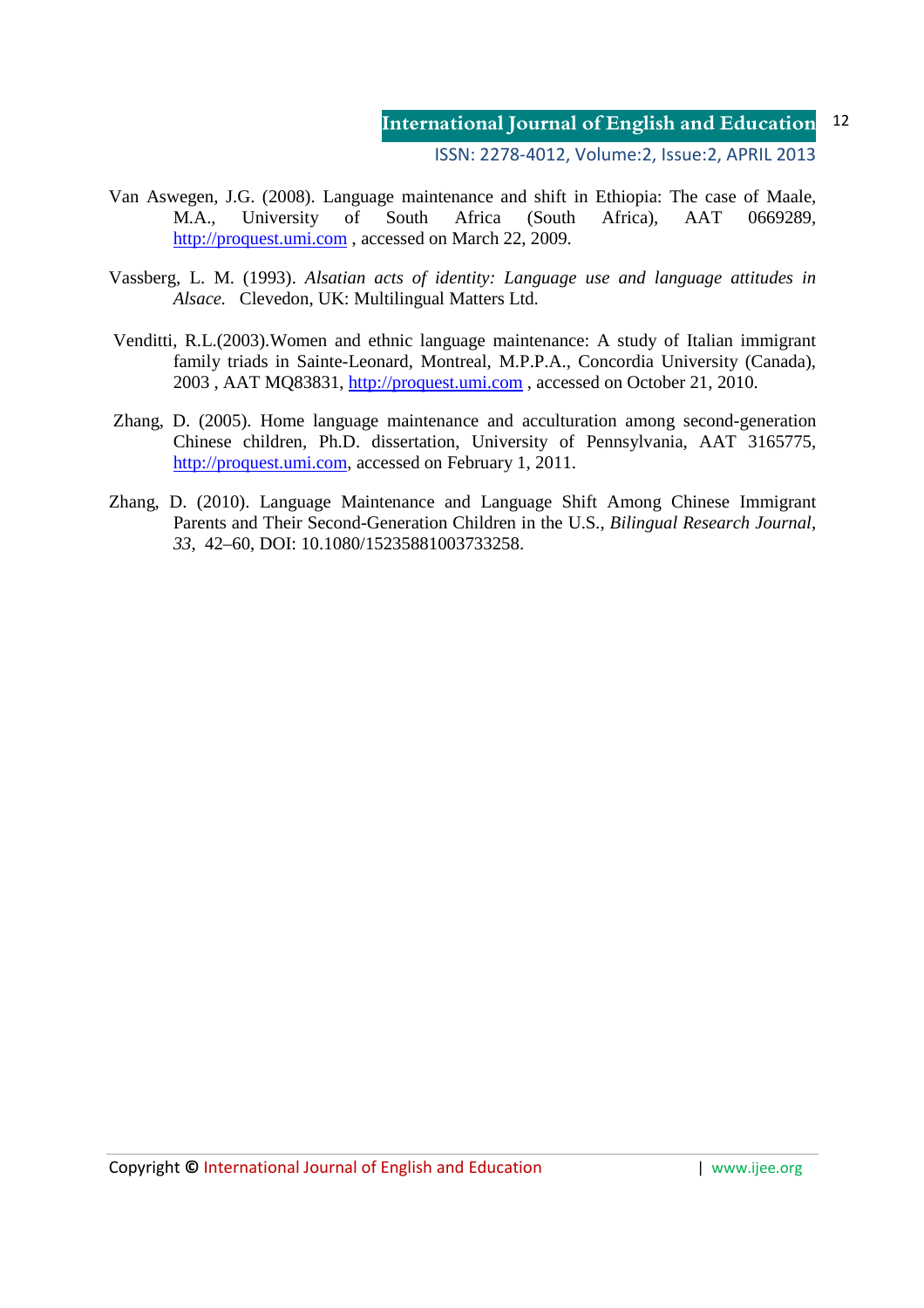ISSN: 2278-4012, Volume:2, Issue:2, APRIL 2013

## **Appendix 1 Questionnaire**

## **I. Personal Data:**

1. Date of birth: ……………………………

2. Country of birth: ……………………

3. Sex: Male………………….Female………………

4. Religion: Islam…………….Christianity …………………

## **II. Tigrinya proficiency and Arabic proficiency:**

Please circle the number 1, 2, 3, or 4 if you agree or disagree with the following statements according to the scale below

| No.            | <b>Statement</b>                     | Strongly<br>disagree | Disagree                    | Agree | Strongly<br>agree |
|----------------|--------------------------------------|----------------------|-----------------------------|-------|-------------------|
|                |                                      |                      |                             |       |                   |
|                | I understand Tigrinya fluently       |                      | $\mathcal{D}_{\cdot}$       | 3     | 4                 |
| $\overline{2}$ | I speak Tigrinya fluently            |                      |                             | 3     | 4                 |
| 3              | I read Tigrinya fluently             |                      | $\mathcal{D}_{\mathcal{L}}$ | 3     |                   |
| 4              | I write Tigrinya fluently            |                      | $\mathcal{D}_{\mathcal{L}}$ | 3     | $\overline{4}$    |
| 5              | I can translate orally Tigrinya into |                      |                             | 3     | 4                 |
|                | Arabic easily and accurately         |                      |                             |       |                   |
| 6              | I understand Arabic fluently         |                      | $\mathcal{D}_{\mathcal{L}}$ | 3     | 4                 |
|                | I speak Arabic fluently              |                      | $\mathcal{D}_{\mathcal{L}}$ | 3     | 4                 |
| 8              | I read Arabic fluently               |                      | $\mathcal{D}_{\mathcal{L}}$ | 3     | 4                 |
| 9              | I write Arabic fluently              |                      |                             | 3     | 4                 |
| 10             | I can translate orally Arabic into   |                      | $\mathcal{D}$               | 3     | 4                 |
|                | Tigrinya easily and accurately       |                      |                             |       |                   |

## **III. Language Use:**

Which language do you use in the following situations and activities? Put a  $(\sqrt)$  below the language you use against each statement

| No | Statement                | Tigrinya | Arabic |
|----|--------------------------|----------|--------|
| 11 | Try to convince a person |          |        |
| 12 | Ask for information      |          |        |
| 13 | Give command             |          |        |
| 14 | Gossip                   |          |        |
| 15 | Discuss politics         |          |        |
| 16 | Get angry                |          |        |
| 17 | Give a complement        |          |        |
| 18 | Tell joke                |          |        |
| 19 | Read books for pleasure  |          |        |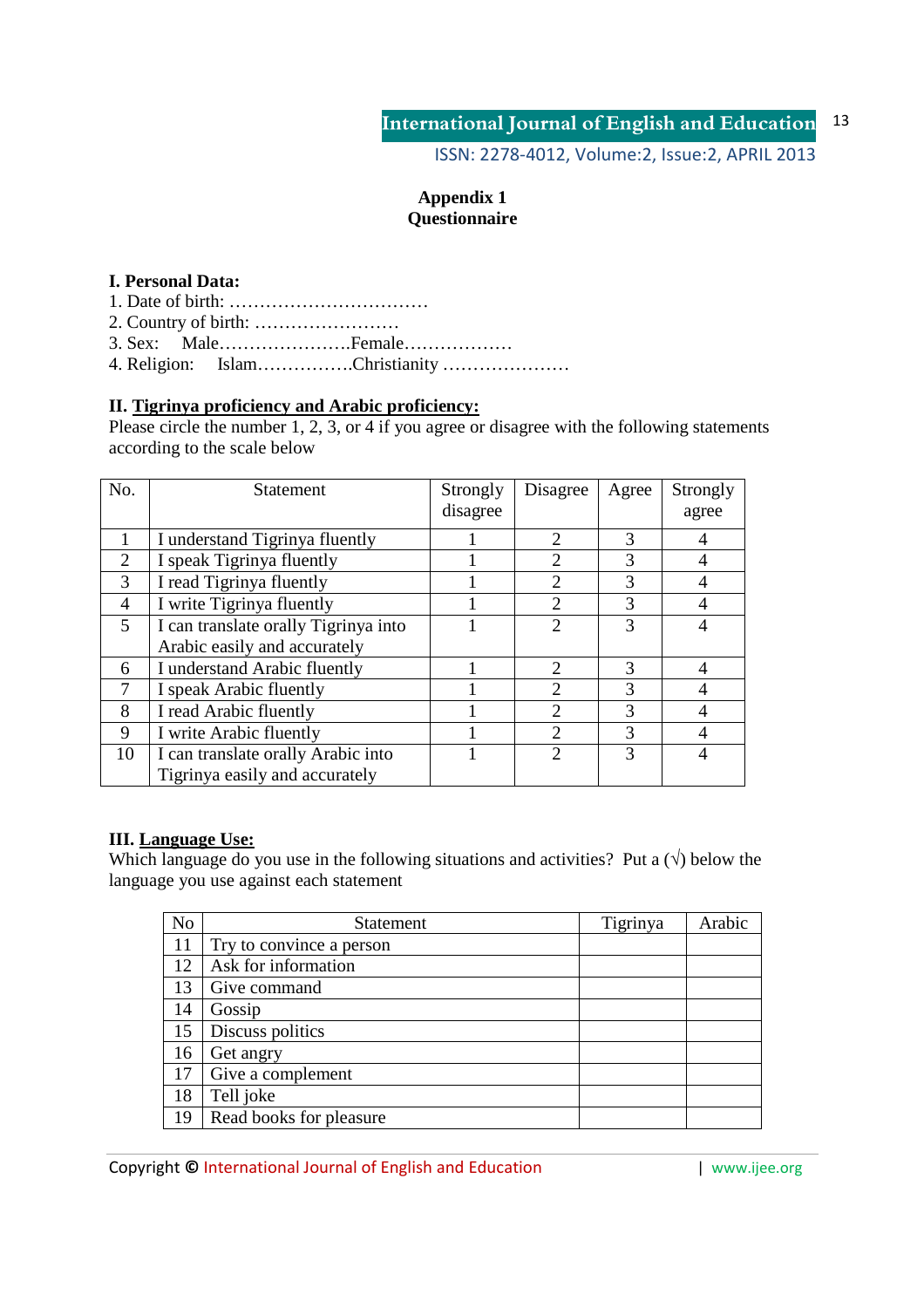# ISSN: 2278-4012, Volume:2, Issue:2, APRIL 2013

| 20 | Read newspapers                |  |
|----|--------------------------------|--|
| 21 | Listen to radio programmes     |  |
| 22 | Watch TV                       |  |
| 23 | Talk at the supermarket/market |  |
| 24 | Do mental arithmetic           |  |
| 25 | Write a note to yourself       |  |

## **IV. Attitude towards the language:**

A: Please circle the number 1, 2, 3, or 4 if you agree or disagree with the statement according to the scale below.

| N <sub>o</sub> | Statement                                  | Strongly<br>disagree | Disagree | Agree | Strongly<br>agree |
|----------------|--------------------------------------------|----------------------|----------|-------|-------------------|
| 26             | Tigrinya is a beautiful language           |                      |          |       |                   |
| 27             | Tigrinya is a language of culture          |                      |          |       |                   |
| 28             | Tigrinya is a pleasant language to listen  |                      |          |       |                   |
|                | to                                         |                      |          |       |                   |
| 29             | I am proud of my mother tongue             |                      |          |       |                   |
| 30             | Arabic is a beautiful language             |                      |          |       |                   |
| 31             | Arabic is a language of culture            |                      |          |       |                   |
| 32             | Arabic is a pleasant language to listen    |                      |          |       |                   |
|                | to                                         |                      |          |       |                   |
| 33             | It is important that future generations in |                      |          |       |                   |
|                | our family know Tigrinya                   |                      |          |       |                   |
| 34             | Tigrinya language is part of my identity   |                      |          |       |                   |
| 35             | Immigrants should maintain their           |                      |          |       |                   |
|                | language                                   |                      |          |       |                   |
| 36             | It is important that immigrants maintain   |                      |          |       |                   |
|                | their culture                              |                      |          |       |                   |
| 37             | I find it important to maintain my         |                      |          |       |                   |
|                | culture customs                            |                      |          |       |                   |
| 38             | The only barrier between us and Arabic     |                      |          |       |                   |
|                | speakers is the language                   |                      |          |       |                   |
| 39             | My accent bothers me when I speak          |                      |          |       |                   |
|                | Arabic                                     |                      |          |       |                   |
| 40             | My accent bothers Arabs when I speak       |                      |          |       |                   |
|                | Arabic                                     |                      |          |       |                   |
| 41             | I feel more comfortable using Tigrinya     |                      |          |       |                   |
|                | than Arabic                                |                      |          |       |                   |
| 42             | Arabic is a threat to Tigrinya             |                      |          |       |                   |
| 43             | I feel uncomfortable using Tigrinya in     |                      |          |       |                   |
|                | public spaces                              |                      |          |       |                   |

B. Put a tick under the language that you agree with against each statement